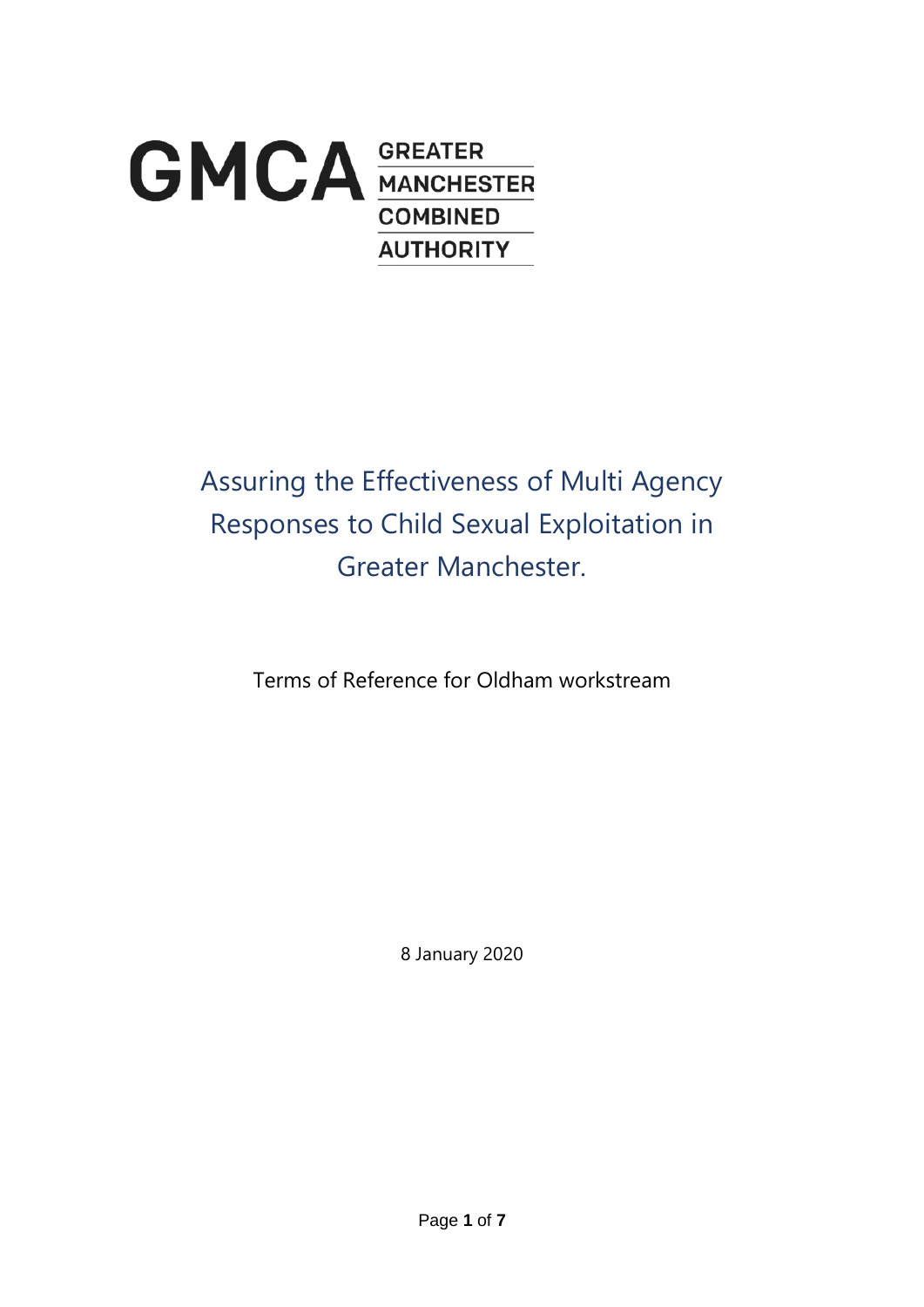# Purpose

In September 2017, the Mayor of Greater Manchester, Andy Burnham, in his role as Police and Crime Commissioner launched an independent assurance exercise to explore the current and potential future delivery model of the response to child sexual exploitation (CSE) across Greater Manchester. The first report of the independent review team is to be published in January 2020 into Operation Augusta a joint police and children's services investigation into child sexual exploitation within the Manchester City area. The review team has also commenced but has not yet concluded an assurance exercise into the exploitation of children in the Rochdale area.

In November 2019, the Leader of Oldham Council, Sean Fielding and Henri Giller, Chair of Oldham Safeguarding Partnership, wrote jointly to the Mayor and the Greater Manchester Safeguarding Standards Board's independent chair Jane Shuttleworth, to request that the review into safeguarding practices in the borough of Oldham be combined into the independent review team's assurance work.

The remit of this aspect of the review will focus on historical allegations relating to child sexual exploitation and consider whether the council, with its partner agencies provided an appropriate response to protect children vulnerable to or known to be victims of child sexual exploitation. The assurance review will specifically consider, but will not be limited to, allegations that have circulated on social media of inappropriate access to young people involving shisha bars, taxi companies and children's homes. It will also, look at the extent to which historical actions and employment records have been adequately investigated in the case of known offenders previously employed within Oldham public services.

The findings of the report completed by the assurance team will be published and communication inquiries will be dealt with by the Greater Manchester Combined Authority (GMCA) on behalf of the Mayor, in his role as Police and Crime Commissioner, in consultation with Oldham Council and other partners.

# Scope

To review the practice of Oldham Council in partnership with its statutory safeguarding agencies in response to allegations of child sexual exploitation between 2011 and 2014, with particular reference to the concerns expressed in social media and elsewhere that the statutory agencies were aware of this abuse,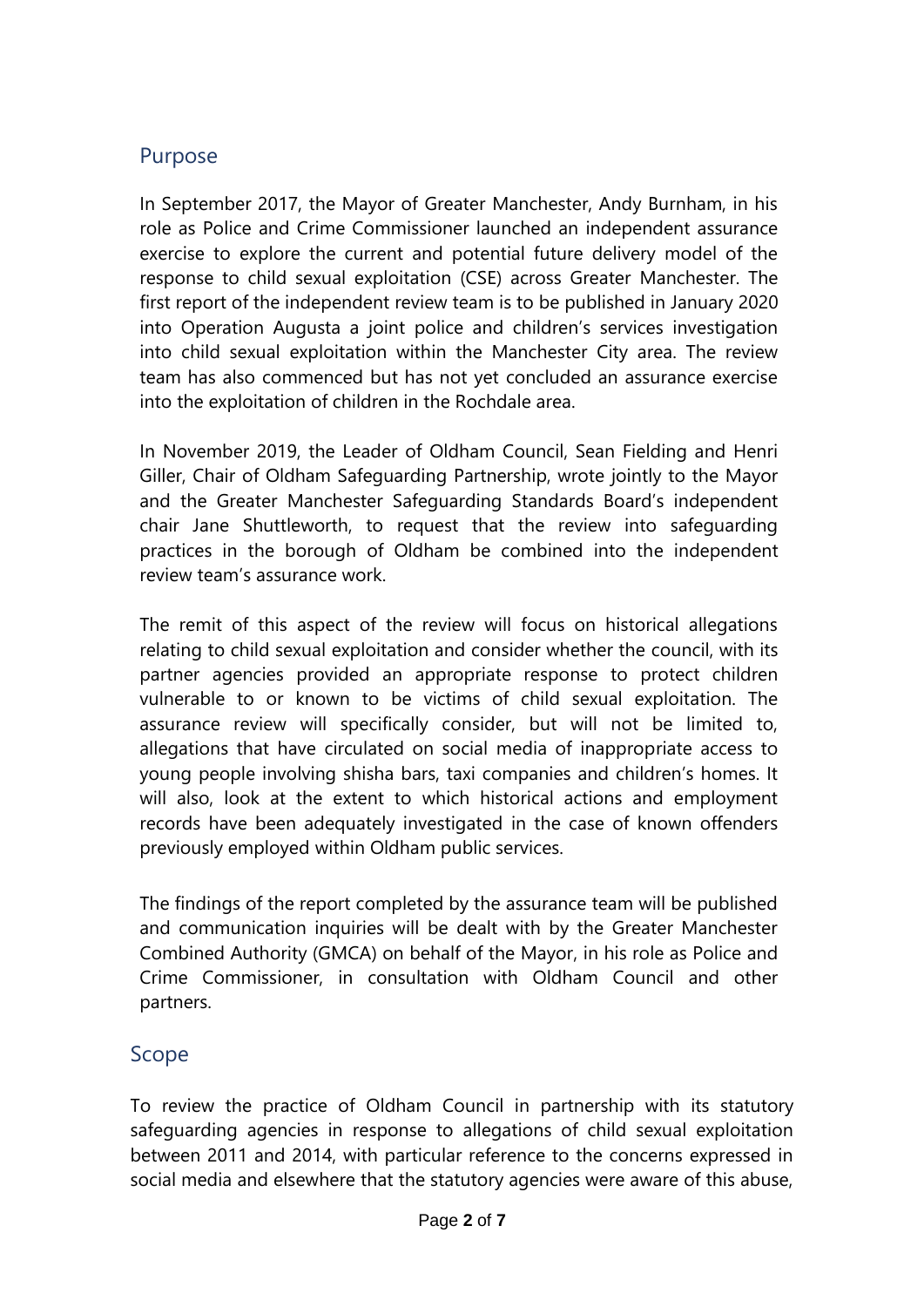failed to respond appropriately to safeguard the children and subsequently covered up these failings. In addition, the review will consider specific cases that may fall outside of the 2011-2014 timeframe (as set out in points 2 and 3 below).

The assurance work will cover the work of the safeguarding agencies in Oldham during the period 2011 to 2014 (Review Period).

The scope of the review will include, but not be limited to, providing assurance in respect of the following concerns:

- 1. Allegations made on social media about
	- The risks posed to children from local shisha establishments during 2011-14
	- The nature and extent to which adults had inappropriate access to children and young people resident in children's homes in Oldham putting them at risk of harm during 2011-14
	- The nature and extent of the use of local taxi services to access children and young people for the purposes of sexual exploitation during 2011-14
- 2. Allegations or concerns expressed in relation to specific cases. The review will in particular consider complaints made in a letter by an individual complainant to the Leader of Oldham Council in November 2019 and copied to the Mayor of GMCA. about the handling of her case during 2005/06.
- 3. The cases of known offenders previously employed within Oldham Council and the extent to which the historical actions and employment records have been adequately investigated by the Council.
- 4. The review team will not review any active enquiries or on-going investigations into any of these allegations but GMP will support the review by sharing progress on Operation Hexagon.

# Methodology

This review will provide assurance through the following methodology:

### **A desktop review of all reports, audits and performance information on the management of child sexual exploitation during the review period**

• Review and evaluate all reports and information provided to Oldham Cabinet, Oldham Scrutiny Committees and the Oldham Local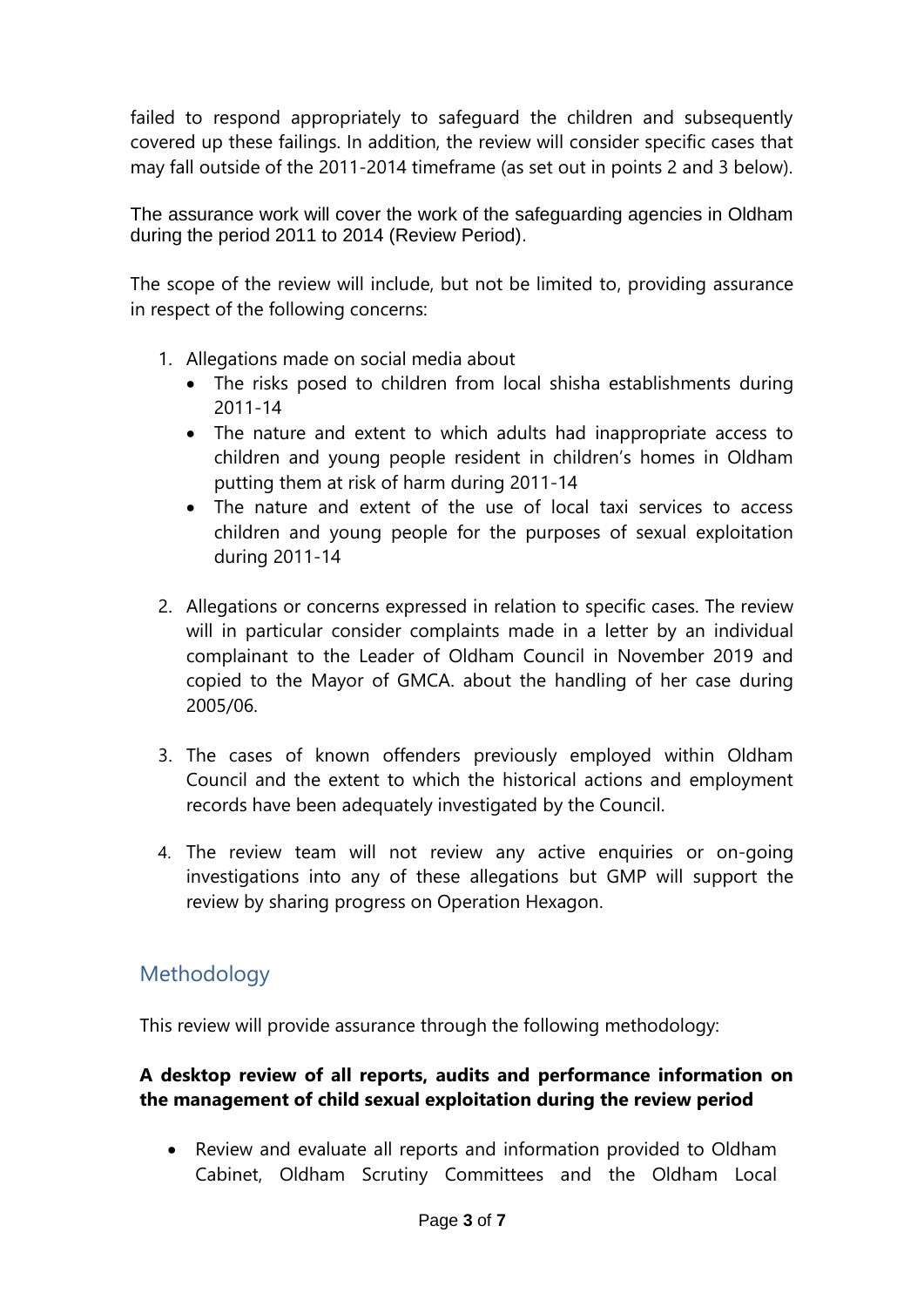Safeguarding Board on child sexual exploitation in the borough, including its prevalence prevention and detection during the review period.

- Any whistleblowing allegations made during the review period that relates to CSE or concerns about how the agencies were responding to the issue.
- LSCB Audit and thematic review evidence from the period including Annual reports, and the work of the LSCB sub groups that address the issue of CSE.
- Serious Case Reviews, OFSTED or DFE notification of cases of concern where CSE was an issue during the review period
- Details of any CSE thematic single agency audits held during the the review period.

### **Scoping the allegations made in social media postings covering the period 2011-14**

- Review of social media postings expressing concerns about the council's response to concerns in respect of child sexual exploitation during the review period
- Interviews with individuals who have made significant allegations.
- Preliminary interviews with senior officers in Oldham Council, and if required former officers
- Review of the management of known offenders previously employed within Oldham Council and the extent to which the historical actions and employment records have been adequately investigated by the council
- An initial evaluation of the evidence base for the allegations and setting out of the key lines of inquiry
- Developing key lines of inquiry based on substantive evidence

# **Gateway Reviews and the engagement of partner agencies**

- Regular gateway reviews will be built into the work programme for the review team. The first review will be undertaken by the steering group following the completion of the desktop analysis, the scoping of the allegations and development of the key lines of inquiry. This gateway review will also determine, based on the key lines of inquiry whether access to additional information and data will be required from GMP and NHS agencies
- For the first gateway review the review team will provide a report to the Steering Group. This report will determine if further work is required to provide the necessary level of assurance, including any additional key lines of inquiry. If further information is required a formal request will be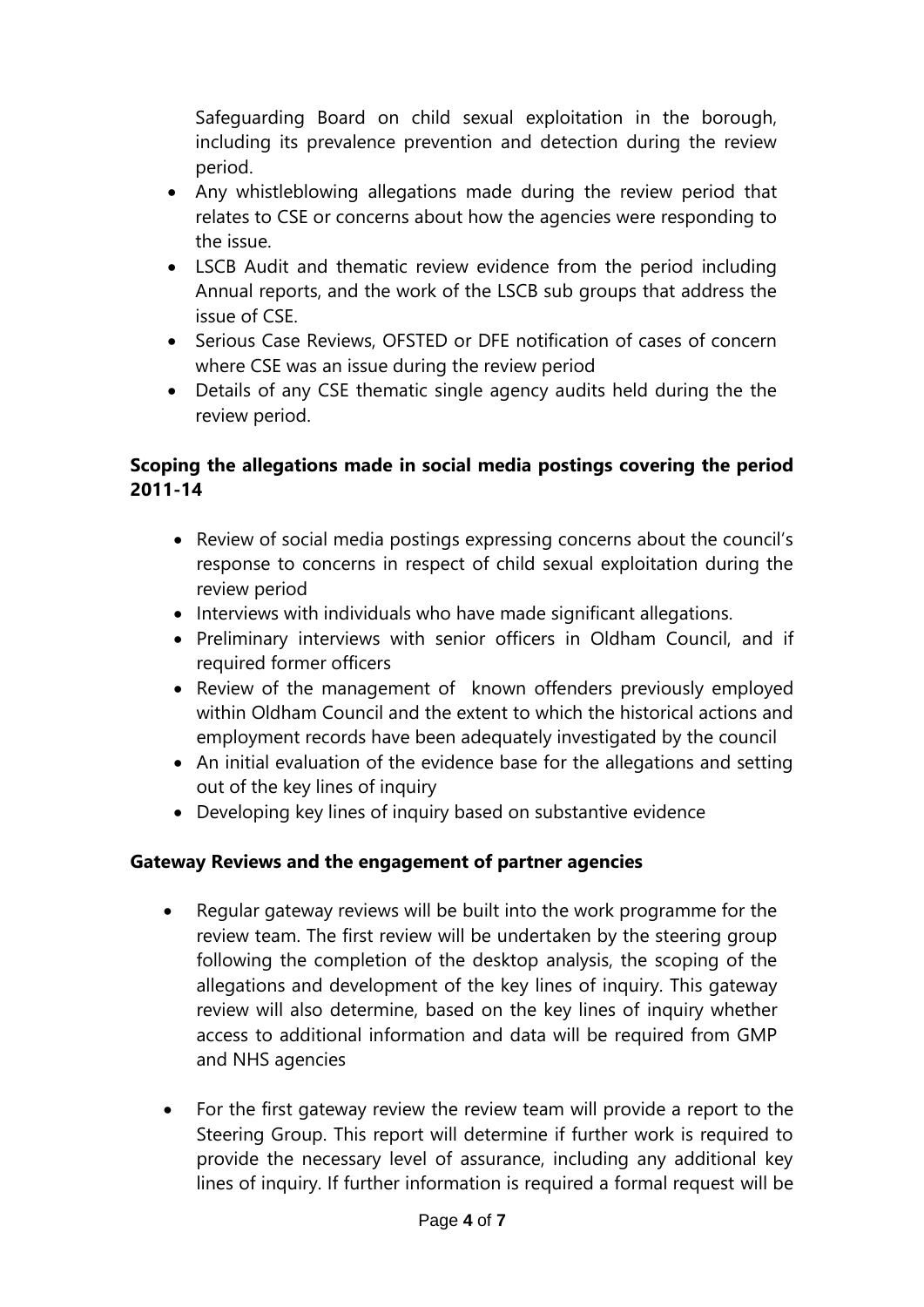made to access data held by the statutory agencies to complete its assurance exercise.

• To facilitate access to case records, reports, correspondence and other information relevant to the review's inquiries a data processing agreement will be agreed between GMCA, the review team and Oldham Council and if required also with GMP and NHS organisations.

#### **Additional Assurance**

The review team will undertake further detailed assurance work, as required, on specific cases where it is identified that children may not have been appropriately protected from sexual exploitation or where there are specific concerns in respect of the conduct of individuals employed by the council in relation to CSE.

This will include evaluation of the records for young people identified at risk of or experiencing CSE at the time and where a concern has been identified that the risk or incidence of CSE was not appropriately identified and responded to at the time.

#### **The Assurance Team**

The team will report directly to Baroness Hughes, Deputy Mayor of Greater Manchester, who will act as sponsor.

The team will be led by Malcolm Newsam CBE, who will be supported by Gary Ridgway.

Malcolm Newsam is an experienced child-care expert with extensive experience of providing diagnostics, interventions and improvement support to a range of councils across the country. He has been appointed by the Secretary of State for Education as a commissioner for children's services in Rotherham, Sandwell and Northamptonshire. He was awarded a CBE in the 2017 New Year Honours for services to children's social care.

Gary Ridgway was previously a Detective Superintendent in Cambridgeshire Police and Head of Public Protection. He has pioneered proactive victim-led CSE investigations and led Operation Erle which resulted in the successful conviction of ten offenders. He now works as an independent consultant supporting the National Crime Agency, Councils and Police Forces on CSE.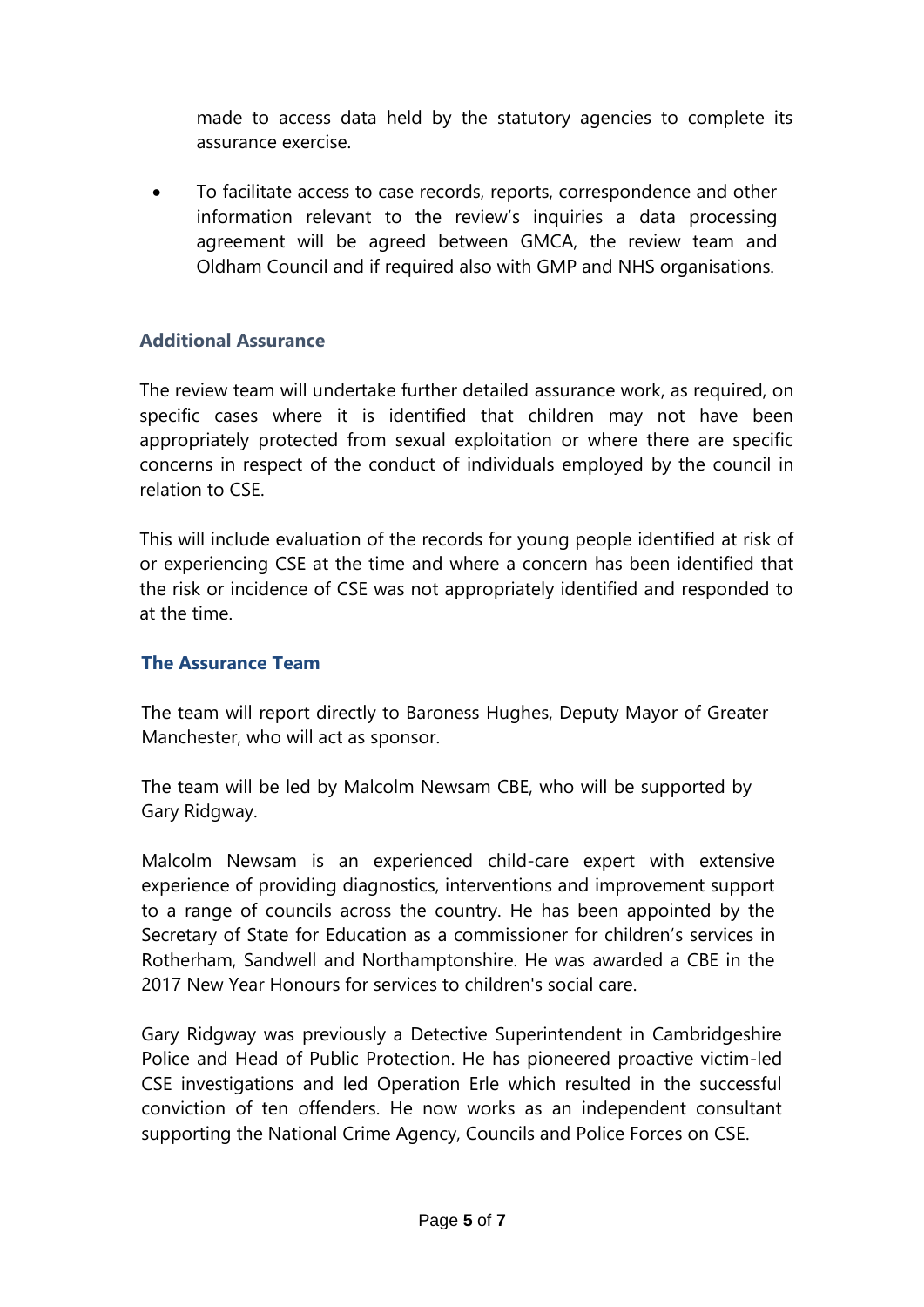#### **Governance**

- This work has been commissioned by the Mayor of Greater Manchester at the request of Oldham Council and the Oldham Safeguarding Partnership.
- The team will report directly to the Deputy Mayor in relation to progress and outcomes. In 2017, the Deputy Mayor established a steering group to join her in providing governance and oversight of the assurance review. The steering group is chaired by the Deputy Mayor and is attended by the Chief Constable of Greater Manchester Police, the Chief Executive of Manchester City Council, the Chief Executive of Bury Council, the Chief Executive of Rochdale Council, senior officers from St Mary's Sexual Assault Referral Centre, senior officers of GMCA and the review team. The Oldham workstream will be overseen by this steering group. Oldham Council will be represented on the steering group by the Strategic Director for Communities and Reform and by the Managing Director for Children and Young People.
- There will be regular meetings chaired by the Deputy Mayor to monitor progress, tackle any concerns and agree the next milestones. Additional meetings may be required which will be arranged according to need.
- Whilst formal governance for the review is through reporting lines to the Deputy Mayor, the team will, on a regular basis engage directly with core members of the Local Safeguarding Partnership to discuss matters that relate to the review and progress on the key lines of inquiry.
- The GMCA Deputy Chief Executive will be responsible for the management of the contracts with the external team and will oversee the budget.

### **Resources and Commitments**

- GMCA, on behalf of the Mayor, will engage with partner agencies including GMP, local authorities, NHS colleagues and the Oldham Safeguarding Partnership to explain the scope of, and arrange cooperation with, the assurance team and will organise meetings as required.
- The Deputy Mayor, GMCA's Deputy Chief Executive and the other steering group members will engage as required with Oldham Council, GMP, Pennine Care NHS Foundation Trust and other relevant NHS organisations in relation to this work to ensure that a data